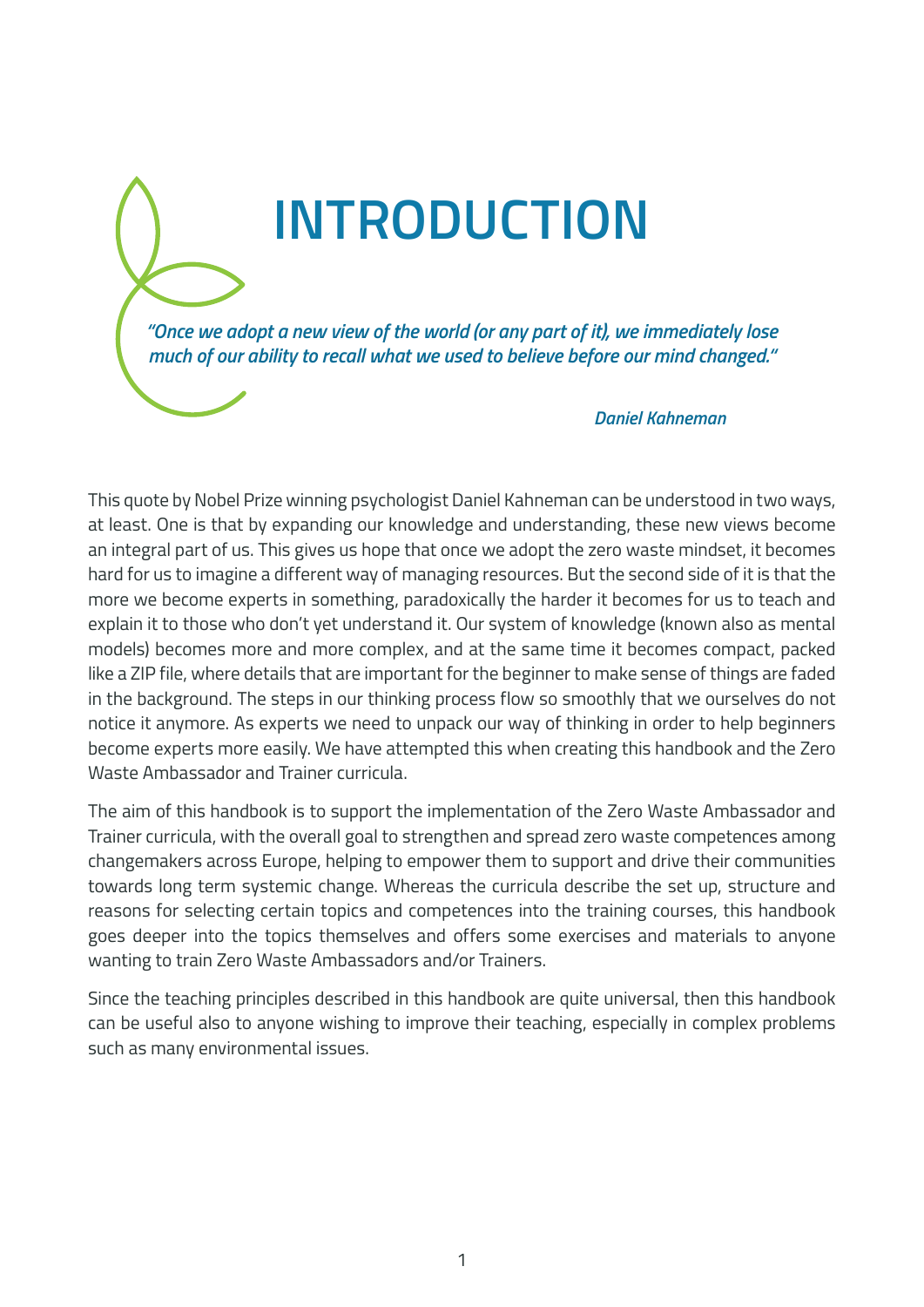## **HOW TO USE THIS HANDBOOK**

This handbook has two main parts: resources for the Zero Waste Ambassador curriculum and for the Zero Waste Trainer curriculum. In the beginning we have also added two chapters on more general principles that are important to both curricula. These chapters focus on the connection between values, wellbeing and zero waste, and on metacognition – the ability to analyse and plan one's learning process.

Although we consider the Zero Waste Ambassador training course as the first level and the Zero Waste Trainer as more advanced – from understanding zero waste to being able to teach it, we have put the Zero Waste Trainer chapters first. This is to give the educators a better understanding of what are the main principles when creating training courses or workshops and how to shape learning activities. The Zero Waste Ambassador chapters provide a more in-depth view into the (zero) waste topics themselves. Whereas the Zero Waste Trainer chapters provide the "How?", the Zero Waste Ambassador chapters provide the "What?". It is important to note that not all the topics from both curricula are represented in this handbook – we have selected some of the most important ones and those which can serve as background or additional reading to the training course content. All the chapters can be seen as examples for creating similar documents on other zero waste topics for your own purposes.

The handbook can be read through from the first to the last chapter, or simply by focusing on specific topics. Each chapter is also available as a separate file, to make it easier to share in case there is a need to work with just one topic at a time. Here are some options how to use the chapters:

- Read them, answer the questions, do the exercises to learn more about the topic.
- Use the content (the questions and exercises) to set up your teaching sessions on the topic.
- Give them as basic/additional reading material to learners in your own Zero Waste Ambassador or Trainer training courses.

The chapters have been designed so they could also be used as training tools (e.g. home reading assignments). There are different types of questions in the chapters:

- **Opening questions** to tune the reader's thinking on the topic at hand and think about the existing pre-knowledge.
- **Ending questions** what could be done with the information from the chapter, what to do next.
- **Questions within the text** to pause and think about the possible answers, to maintain active thinking in providing their own answers before reading them from the text.
- **Frequently asked questions** a collection of questions that are often raised by the audience when speaking about this topic.

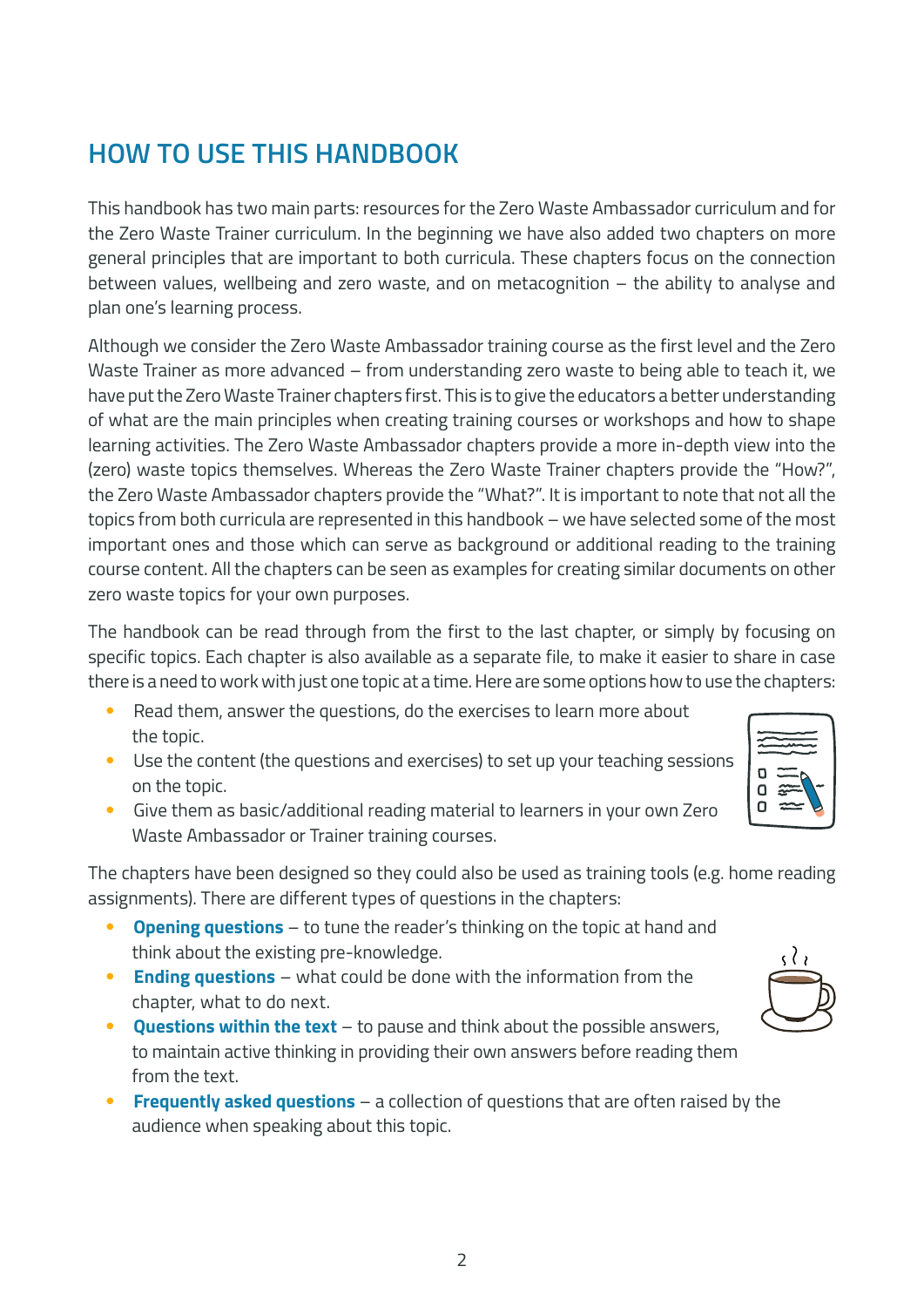Why we focus so much on asking questions can be read from the chapter *Why are questions important?*. We recommend taking the questions seriously, pause to think about them, even write them down, as this is the best way to maintain active thinking and focus on the material. Our aim is also not to give answers to all the questions we pose, but to cultivate the habit of asking questions, of trying to find answers, of thinking about things more deeply, of self-testing how much do we actually know about things and sometimes also realising we do not have the answers yet.

We do not have the answers to all the questions and this handbook can therefore also be seen as a way for setting goals for future research and discovery for the readers. If you do find some answers, do let us know as well.

## **AUTHORS AND THE CREATION OF THIS HANDBOOK**

This handbook has been created as part of the Erasmus+ funded project *"Building a European Zero Waste Academy"*. The authors are from five organisations, bringing together necessary experience and expertise in the field:

- Zero Waste Europe: the main umbrella organisation in Europe for zero waste related work and research
- Ekologi brez meja: civil society organisation with long experience in national and local zero waste work and advocacy
- Let's Do It Foundation: civil society organisation with experience in active citizenship projects, environmental awareness and non-formal education
- Estonian University of Life Sciences, chair of rural building and water management: long term experience in teaching waste management and treatment
- Tallinn University, school of educational sciences: scientific knowledge of educational psychology

The back-bone for the structure and topics of the handbook were developed in parallel with the creation of the both Zero Waste Ambassador and Trainer curricula. The main ideas expressed in the handbook are based on the latest research done in the field of waste management and educational psychology. Additional input for the handbook was collected from the two pilot training courses in 2021. The feedback and questions from the test groups helped to form the focal questions for the handbook chapters. Some of the chapters were also tested in early 2022 as learning material in an online course and adjusted based on that. Altogether, the handbook has been shaped based on the feedback and thoughts of 45 people in the test groups, in addition to the authors.